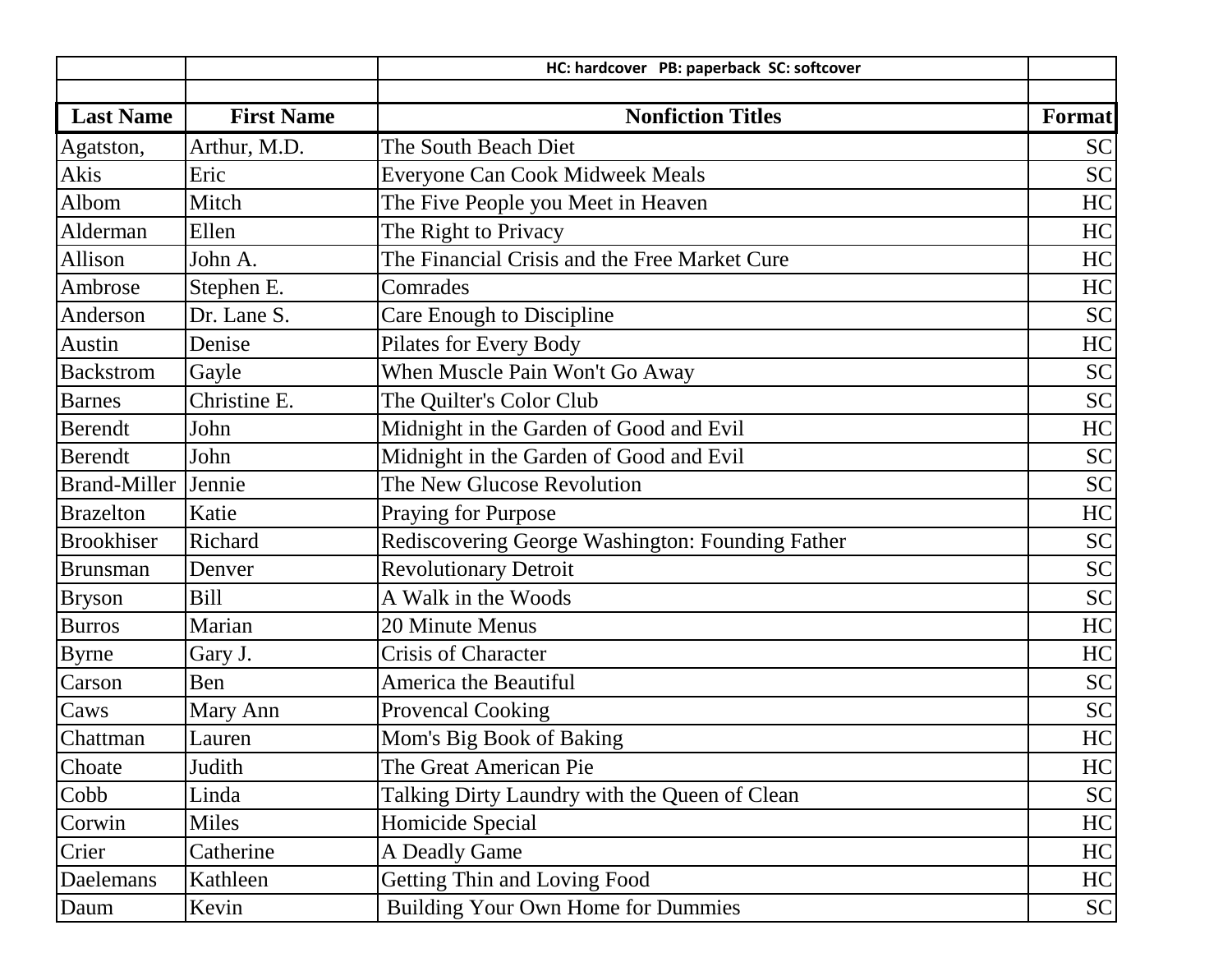| Dole             | <b>Bob</b>         | One Soldier's Story                                            | HC        |
|------------------|--------------------|----------------------------------------------------------------|-----------|
| Dyer             | Wayne W.           | There's a Spiritual Solution to Every Problem                  | HC        |
| Fey              | Tina               | <b>Bossypants</b>                                              | <b>SC</b> |
| Flanagan         | Eileen             | The Wisdom to Know the Difference                              | <b>SC</b> |
| Freytag          | Chris              | Prevention's Shortcuts to Big Weight Loss                      | <b>SC</b> |
| Fuhrman          | Mark               | Silent Witness: The Untold Story of Terri Schiavo's Death      | HC        |
| Gilbert          | Daniel             | <b>Stumbling on Happiness</b>                                  | HC        |
| Gittleman        | Ann Louise         | The Fat Flush Fitness Plan                                     | HC        |
| Glatre           | Eric               | <b>Champagne Guide</b>                                         | HC        |
| Goodall          | Jane               | <b>Reason For Hope</b>                                         | HC        |
| Gordon           | Maggi McCormick    | The Ultimate Quilting Book                                     | HC        |
| Groene           | <b>Bertram</b>     | Tracing your Civil War Ancestor                                | <b>SC</b> |
| Hahn             | Daniel Dr.         | Teaching Your Kids the Truth About Consequences                | <b>SC</b> |
| <b>Hallowell</b> | Edward M. M.D.     | <b>Answers to Distraction</b>                                  | HC        |
| Hansen           | <b>Mark Victor</b> | Out of the Blue                                                | HC        |
| Hepburn          | Daisy              | The Time of Our Lives                                          | <b>SC</b> |
| Horton           | J.B.               | The 10 Laws of Fundraising                                     | <b>SC</b> |
| Hufnagel         | James A.           | Complete Guide To Home Repair                                  | <b>SC</b> |
| Jackowski        | Edward J. Ph.D.    | <b>Escape Your Shape</b>                                       | <b>SC</b> |
| Jindal           | <b>Bobby</b>       | Leadership and Crisis                                          | HC        |
| Kendris          | Christopher        | 501 Spanish Verbs                                              | <b>SC</b> |
| Kline            | Peter              | Why America's Children Can't Think                             | HC        |
| Korda            | Michael            | Power! How to get it, How to use it                            | <b>SC</b> |
| Krakauer         | Jon                | <b>Under the Banner of Heaven</b>                              | SC        |
| Kramer           | Peter D.           | Listening to Prozac                                            | SC        |
| Kuralt           | Charles            | A Life on the Road                                             | HC        |
| LemMon           | Jean               | Better Homes and Gardens Annual Recipes 1996                   | HC        |
| Lucado           | Max                | In the Grip of Grace                                           | HC        |
| Ludmer           | Larry              | The Great American Wilderness Touring America's National Parks | SC        |
| MacDonald        | James              | When Life is Hard                                              | SC        |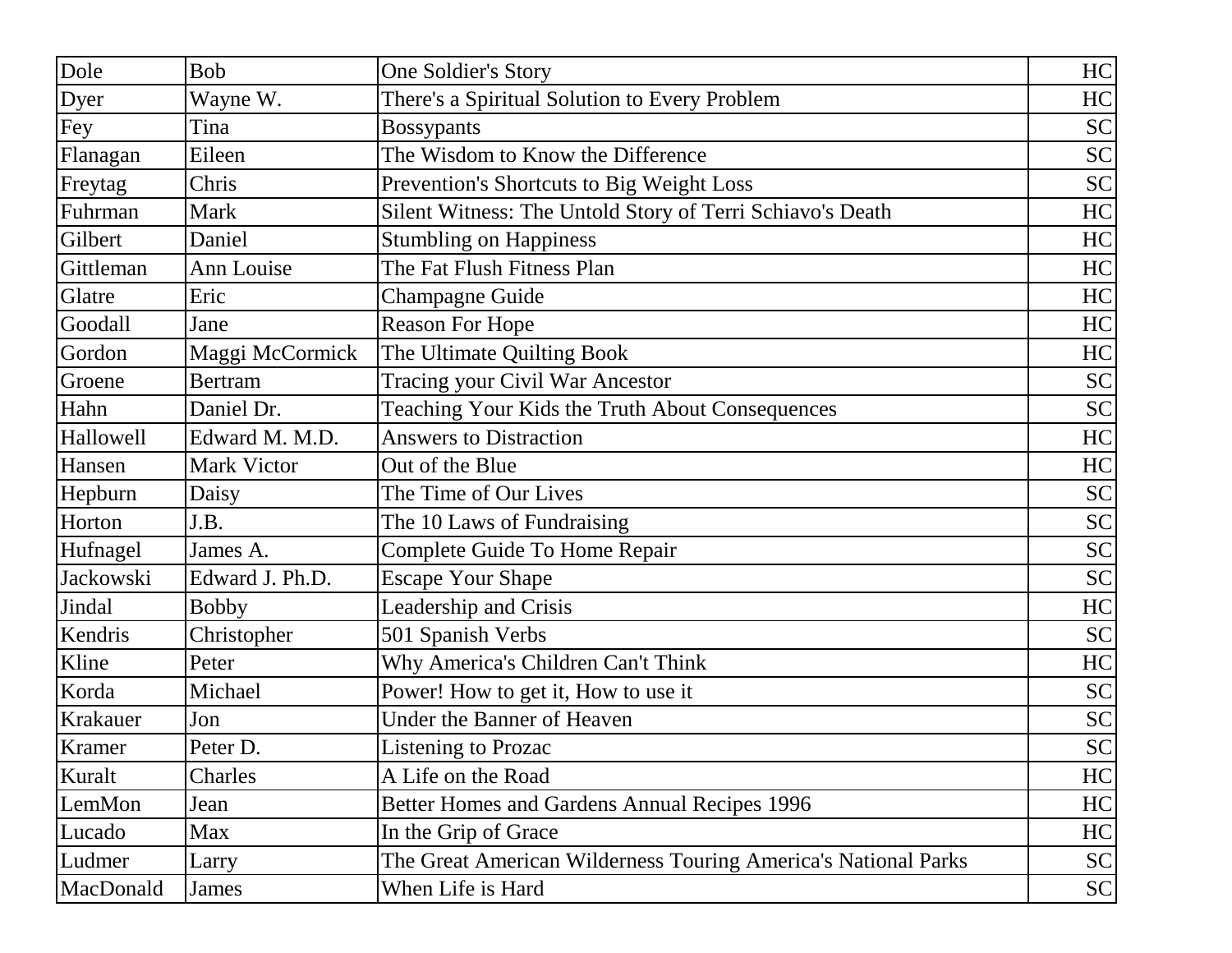| <b>Matthews</b> | Chris                | Tip and the Gipper: When Politics Worked        | SC        |
|-----------------|----------------------|-------------------------------------------------|-----------|
| McCarthy        | Jenny                | <b>Baby Laughs</b>                              | <b>SC</b> |
| <b>McGraw</b>   | Dr. Phil             | The Ultimate Weight Solution                    | HC        |
| <b>McGraw</b>   | Phillip C., Ph. D.   | <b>Self Matters</b>                             | HC        |
| McPhee          | John                 | <b>Assembling California</b>                    | <b>SC</b> |
| Mezrich         | Ben                  | Sex on the Moon                                 | HC        |
| Moore           | Charlotte            | George & Sam: Two Boys, One Family, and Autism  | HC        |
| Neporent        | Liz M.A.             | The Ultimate Body 10 Perfect Workouts for Women | <b>SC</b> |
| Obama           | <b>Barack</b>        | The Audacity of Hope                            | HC        |
| O'Reilly        | <b>Bill</b>          | A Bold Fresh Piece of Humanity                  | HC        |
| O'Reilly        | <b>Bill</b>          | Killing Reagan                                  | HC        |
| Palmer          | Tom G.               | Self-Control or State Control?                  | <b>SC</b> |
| Pantley         | Elizabeth            | The No-Cry Sleep Solution                       | <b>SC</b> |
| Patterson       | <b>Steve</b>         | What's the Big Deal About Bitcoin?              | <b>SC</b> |
| Perrine         | Stephen              | The New American Diet                           | HC        |
| Peters          | Tom                  | A Passion for Excellence                        | HC        |
| Poitier         | Sidney               | The Measure of a Man                            | <b>SC</b> |
| Powers          | Maggie               | <b>Eating Right When You Have Diabetes</b>      | <b>SC</b> |
| Quast           | <b>Bob</b>           | Life 101                                        | <b>SC</b> |
| Quinn           | Lisa                 | \$500 Room Makeovers                            | <b>SC</b> |
| Reiss           | Uzzi                 | <b>Natural Hormone Balance for Women</b>        | <b>SC</b> |
| Robinson        | <b>Brooks</b>        | Third Base is my Home                           | HC        |
| Roizen          | Michael F. M.D.      | You on a Diet                                   | HC        |
| Roizen          | Michael F. M.D.      | You on a Diet                                   | HC        |
| Schieffer       | <b>Bob</b>           | This Just In: What I Couldn't Tell you on TV    | HC        |
| Sears           | <b>Mary Seehafer</b> | The Country Look and How To Get It              | SC        |
| Shaffer         | Alyssa               | The A-List Workout                              | HC        |
| Shapiro         | Dr. Howard M.        | <b>Picture Perfect Weight Loss</b>              | HC        |
| Sheehy          | Gail                 | <b>Understanding Men's Passages</b>             | HC        |
| Springman       | Nicholas             | <b>Book of Home Design Techniques</b>           | HC        |